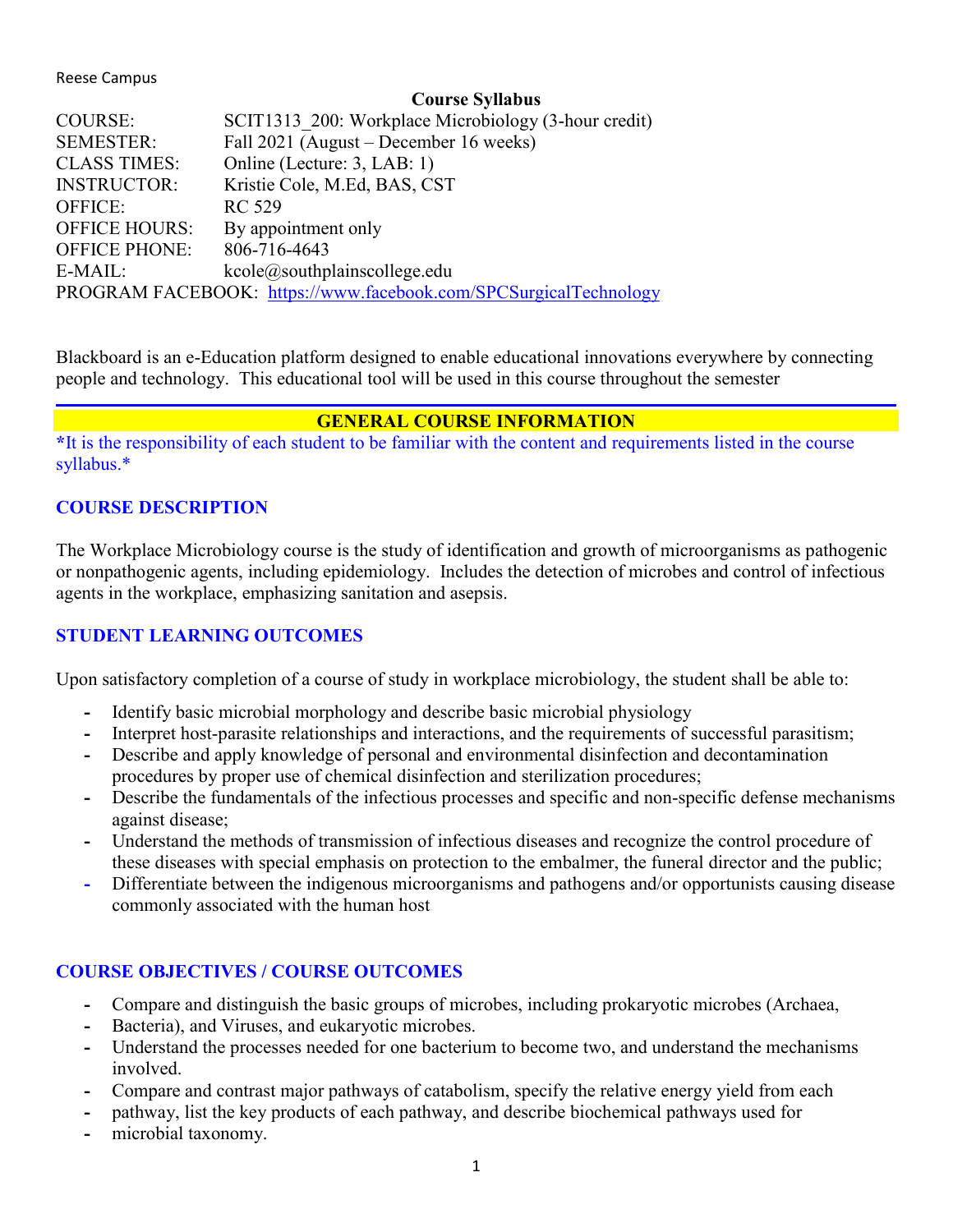- **-** Compare and contrast major pathways of biosynthesis and list the key products of each pathway.
- **-** Draw a typical microbial growth curve, and predict the effect of different environmental conditions
- **-** on the curve.
- **-** Compare and contrast eukaryotic and prokaryotic genomes, and gene expression in each group.
- **-** Compare and contrast the acquisition of novel genetic information in microbes via mutations and
- **-** genetic exchange, specifically conjugation, transformation and transduction,
- **-** Specify the role of microbes in global C, N, S, and P cycles, and list examples of microbes that
- **-** contribute to key metabolic aspects of these cycles.
- **-** List different types of symbiotic interactions between microbes and other organisms, including
- **-** commensalism, mutualism, and parasitism, and provide examples of each.
- **-** Summarize common features of microbial pathogens, with emphasis on bacterial and viral
- **-** pathogens.
- **-** Summarize mechanisms of animal defenses to infection, including primary defenses, innate
- **-** immunity, and acquired immunity.
- **-** Compare and contrast beneficial and harmful uses of organisms, including applications in
- **-** biotechnology and bioterrorism.
- **-** Have a solid grasp of the scope of the microbial world and its role in shaping this planet and all its
- **-** inhabitants

## **EVALUATION METHODS**

Computer-based exams, written exams, written assignments, quizzes, and other projects as assigned.

The student upon successful completion of this course will be able to read and understand medical literature and communicate with other medical professionals with at least 75% proficiency.

- 1. Lecture will be one mode of instruction.
- 2. Questions and classroom discussion(s) will be used in cooperative learning experiences. Participation is expected.
- 3. Power Point presentations will be used. Other types of technology will be used when appropriate. Each lecture will be posted as a PowerPoint on portal for individuals who missed class or need to review the lecture.
- 4. Reading assignments from the text and from external sources including the internet may be required. Summaries of pertintent articles are usually required.
- 5. Learning will be enhanced by "hands on" laboratory experiments selected to reinforce concepts presented in the lectures.
- 6. Unknowns will be given in the laboratory requiring the student to apply existing knowledge, to seek additional information if required and to make decisions on their own.
- 7. Laboratory experiments will be recorded and turned in for grading. This is designed to reinforce the need to record and report data carefully

## **ACADEMIC INTEGRITY**

It is the aim of the faculty of South Plains College to foster a spirit of complete honesty and a high standard of integrity. The attempt of any student to present as his or her own any work which he or she has not honestly performed is regarded by the faculty and administration as a most serious offense and renders the offender liable to serious consequences, possibly suspension.

**Cheating** - Dishonesty of any kind on examinations or on written assignments, illegal possession of examinations, the use of unauthorized notes during an examination, obtaining information during an examination from the textbook or from the examination paper of another student, assisting others to cheat,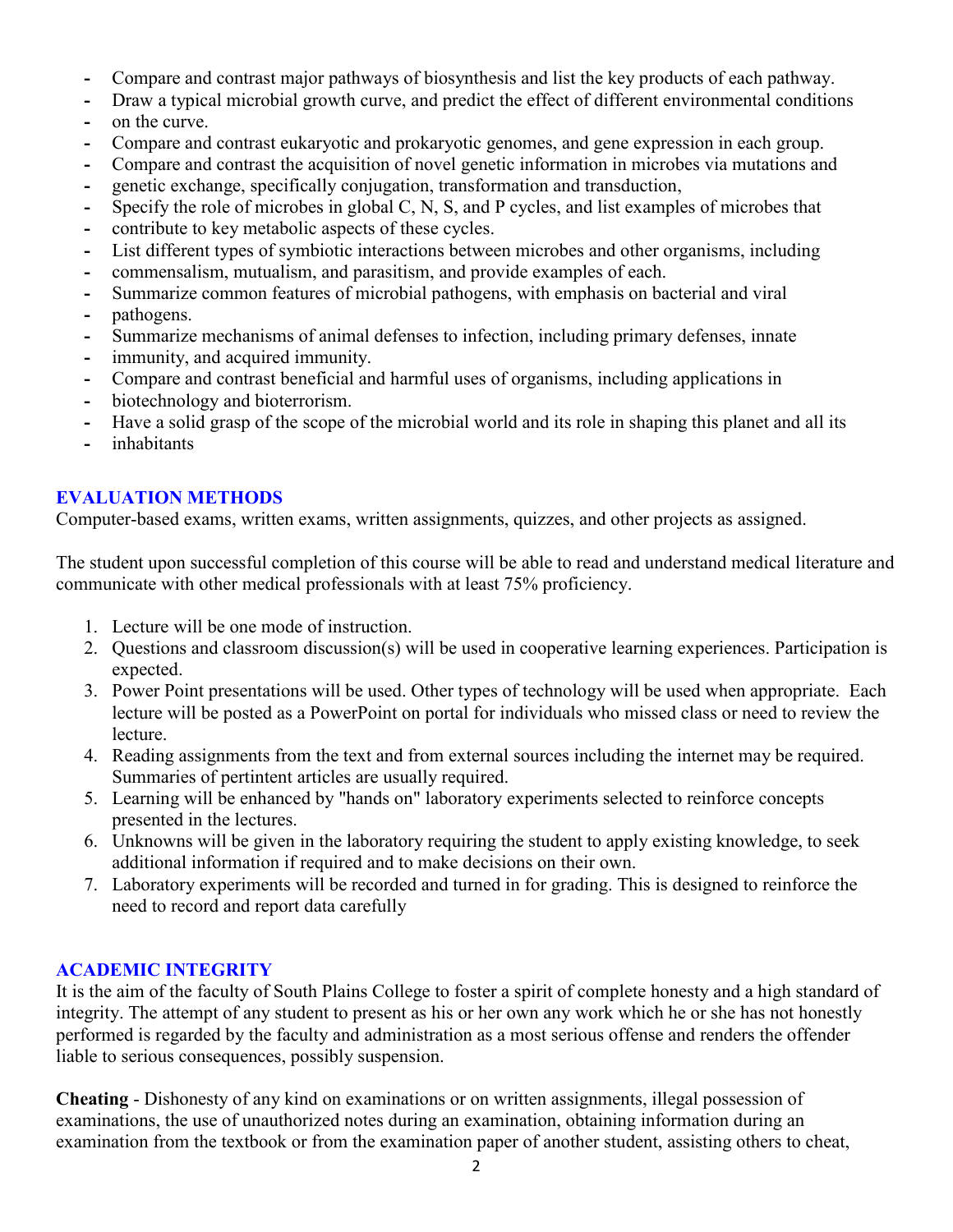alteration of grade records, illegal entry or unauthorized presence in the office are examples of cheating. Complete honesty is required of the student in the presentation of any and all phases of coursework. This applies to quizzes of whatever length, as well as final examinations, to daily reports and to term papers.

**Plagiarism** - Offering the work of another as one's own, without proper acknowledgment, is plagiarism; therefore, any student who fails to give credit for quotations or essentially identical expression of material taken from books, encyclopedias, magazines and other reference works, or from themes, reports or other writings of a fellow student, is guilty of plagiarism.

### VARIFICATION OF WORKPLACE COMPETENCIES CAPSTONE EXPERIENCE

### **BLACKBOARD**

Blackboard is an e-Education platform designed to enable educational innovations everywhere by connecting people and technology. This educational tool will be used in this course throughout the semester.

## **FACEBOOK**

The Surgical Technology Program has a Facebook page at

https://www.facebook.com/SPCSurgicalTechnology. In addition to the South Plains College website, this Facebook page will be used to keep students up-to-date on program activities, weather delays, and South Plains College announcements and will help with program recruitment. "Liking" the Surgical Technology Facebook page is not mandatory, nor are personal Facebook accounts, in order to access this page.

### **SCANS and FOUNDATION SKILLS**

Refer also to Course Objectives. Scans and Foundation Skills attached



## **SPECIFIC COURSE INFORMATION**

Microbiology: Practical Applications and Infection Prevention Educator Guide with MindTap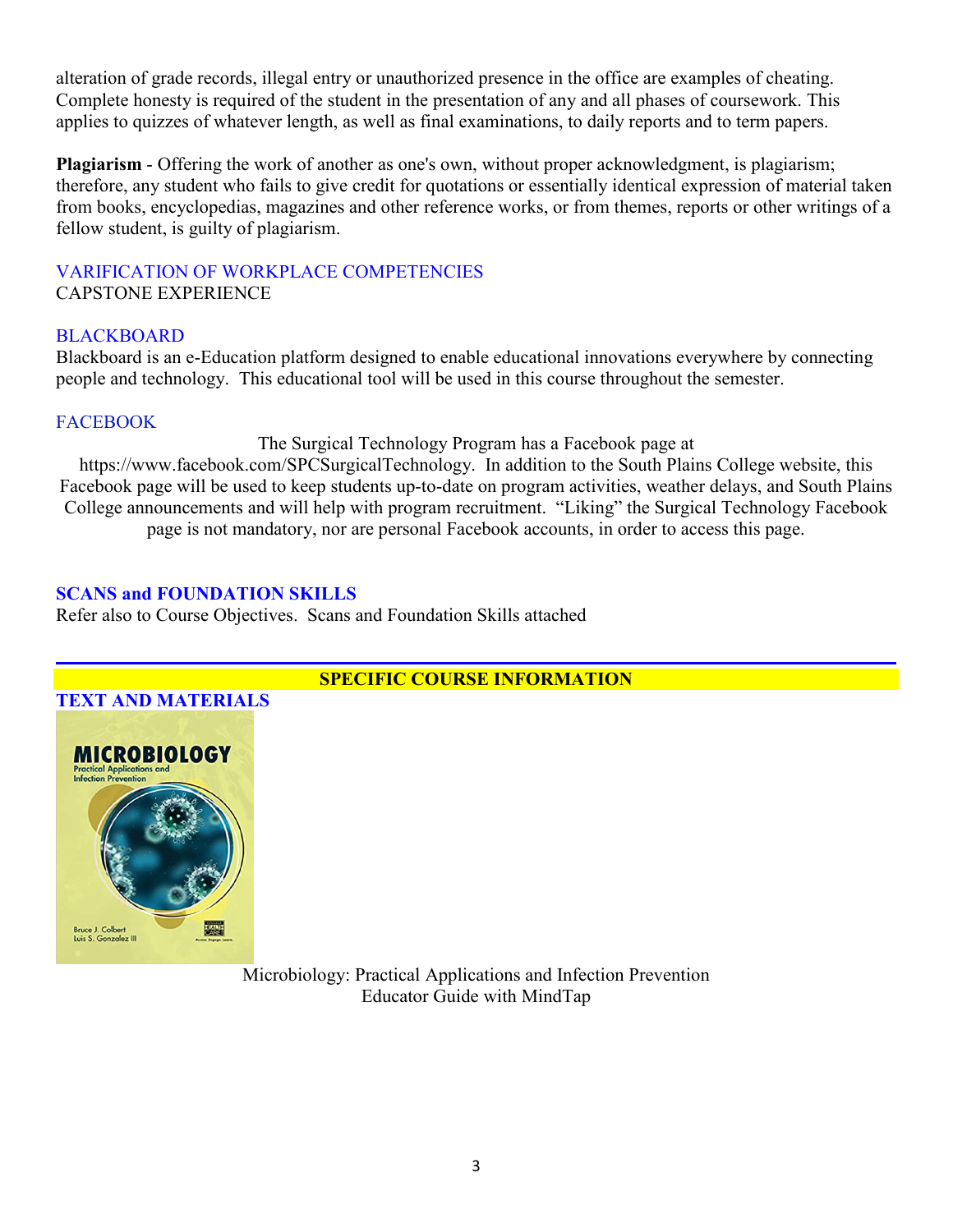### **ADDITIONAL CLASSROOM ITEMS**

Students should come to class prepared with pens, pencils, and a spiral notebook for taking notes or completed quizzes or assignments in class. Students should be prepared to take notes over lecture material if they choose.

## **ATTENDANCE POLICY (\*READ CAREFULLY)**

#### **Class Attendance**

Students are expected to attend all classes in order to be successful in a course. The student may be administratively withdrawn from the course when absences become excessive as defined in the course syllabus.

When an unavoidable reason for class absence arises, such as illness, an official trip authorized by the college or an official activity, the instructor may permit the student to make up work missed. It is the student's responsibility to complete work missed within a reasonable period of time as determined by the instructor. Students are officially enrolled in all courses for which they pay tuition and fees at the time of registration. Should a student, for any reason, delay in reporting to a class after official enrollment, absences will be attributed to the student from the first class meeting.

Students who enroll in a course but have "Never Attended" by the official census date, as reported by the faculty member, will be administratively dropped by the Office of Admissions and Records. A student who does not meet the attendance requirements of a class as stated in the course syllabus and does not officially withdraw from that course by the official census date of the semester, may be administratively withdrawn from that course and receive a grade of "X" or "F" as determined by the instructor. Instructors are responsible for clearly stating their administrative drop policy in the course syllabus, and it is the student's responsibility to be aware of that policy.

It is the student's responsibility to verify administrative drops for excessive absences through MySPC using his or her student online account. If it is determined that a student is awarded financial aid for a class or classes in which the student never attended or participated, the financial aid award will be adjusted in accordance with the classes in which the student did attend/participate and the student will owe any balance resulting from the adjustment.

(http://catalog.southplainscollege.edu/content.php?catoid=47&navoid=1229#Class\_Attendance)

**Due to the importance of the emergency medical information being taught, the instructor of this course defines excessive absences as missing the 3rd class day (or having equivalent tardies) in a course section. A student who meets this criteria will be administratively dropped from the course by the instructor.** 

- Tardies: (Definition): arriving any time after the class has started or not returning from an approved break after class has started.
- Two tardies will be considered missing one class day and counted as such.
- Work schedule is not an excuse for missing class.
- Any exceptions to this policy must be discussed on an individual basis with the course instructor and the SRGT Program Director. (i.e. – student hospitalization, immediate family member death, etc.)

### **ASSIGNMENT POLICY**

All assignments must be completed by the assigned due date. Late and/or incomplete work will not be accepted and a grade of zero will be recorded. Assignments, quizzes, exams, and skills that are missed due to an unexcused absence may not be made up. See the instructor for more specific information.

A **STUDENT IS RESPONSIBLE FOR INITIATING THEIR OWN WITHDRAWAL**, if that becomes necessary. If a student is administratively withdrawn from the class, the grade appearing on the transcript will be, at my discretion, an 'X' or 'F'. Administrative withdrawal may occur if the student has excessive absences.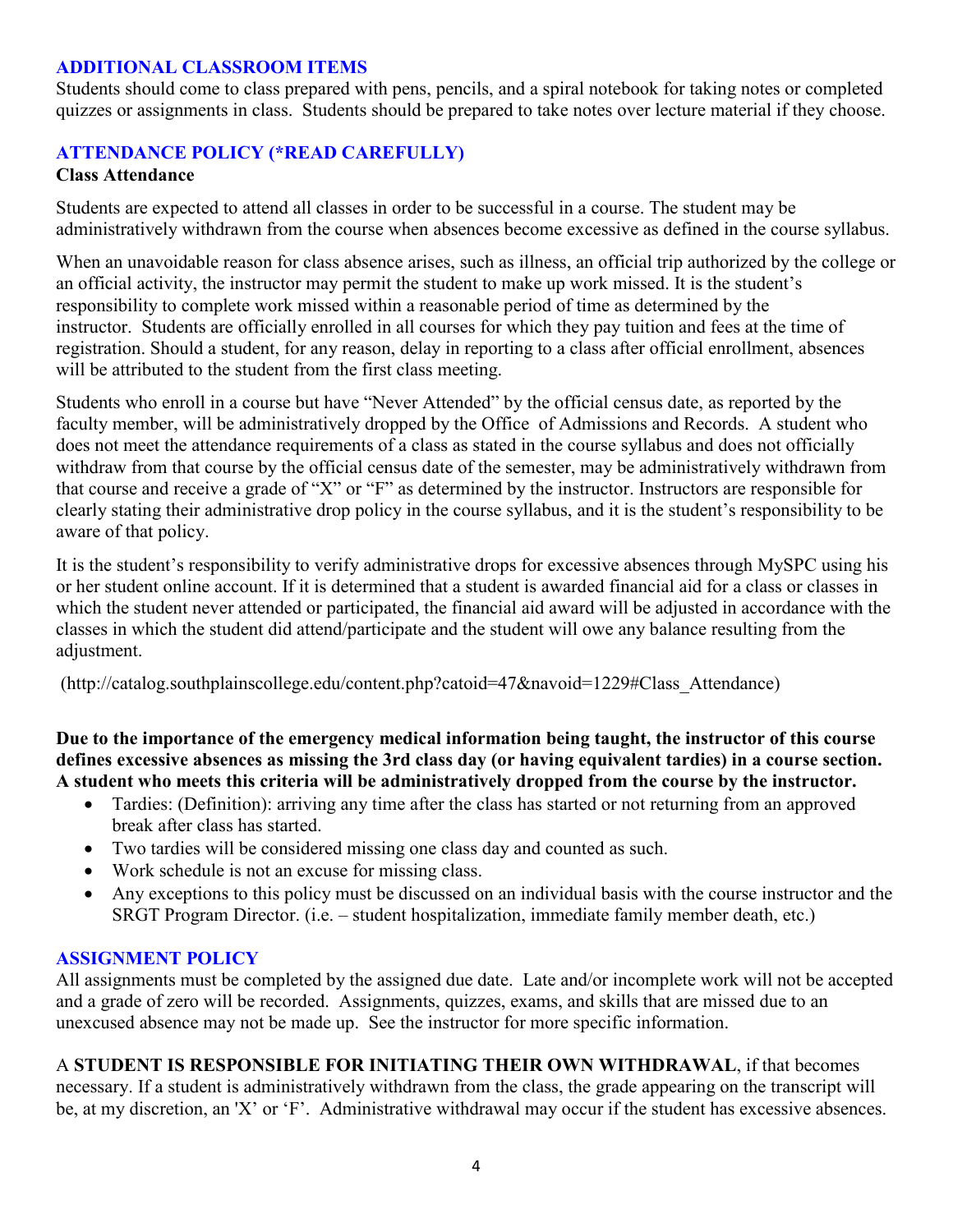#### **COMPUTER USAGE**

As computer technology in the field of Health Sciences continues to become more popular, computers will be used in this course for several assignments. All students have access to computers and printers on the South Plains College campus. Students will be expected to utilize computers to access assignments and classroom resources. All registered students are supplied with a working email account from South Plains College. In order to take exams, students must have their user name and password.

### **ALL STUDENTS ARE EXPECTED TO KNOW THEIR SPC STUDENT USER NAME AND PASSWORD.**

#### **COMPUTER LAB USAGE**

The computer lab(s) on any campus may be used by students during scheduled open hours or as assigned by an instructor. Printer paper will not be provided for students to print materials but students may seek assistance from faculty or staff to request lab paper from the college if needed. Lack of computer lab paper is not an excuse for not having homework assignments, skills lab sheets, or any other required documents. Students should come prepared for class.

#### **EXAMS**

The majority of student 'written' exams will be administered via computer to prepare them for the National Registry exam and some exams will be handwritten which will encourage memory and mastery of the material. Students should practice proper spelling and grammar when answering a written exam. Additionally, many exam questions will be constructed in the same manner as national registry questions, allowing students to prepare for that testing format.

### **GRADING POLICY**

The course grade will be determined by a combination of major exams, quizzes, homework, lab work and a comprehensive final exam. Exam dates will be announced. The following guidelines are provided regarding exams:

The course grade will be determined by a combination of major exams and the comprehensive final exam. The number of exams may vary depending on the progress and pace of the class. Exam dates will be announced. The following guidelines will be followed regarding exams:

- 1. The student is expected to complete the exam at the scheduled time.
- 2. No makeup exams will be given unless it is discussed prior to exam day and accepted at instructor's discretion.
- 3. Late assignments will not be accepted.
- 4. The final exam is comprehensive.

| (9) | Homework (MINDTAP)                | <b>20%</b>      |
|-----|-----------------------------------|-----------------|
| (6) | Exams                             | 30%             |
| (1) | Comprehensive Didactic Final Exam | 20%             |
| (4) | Lab Assignments/Discussions       | 20 <sub>%</sub> |
| (1) | Lab Final Project                 | 10%             |
|     |                                   |                 |

| <b>Grading Scale</b> | $90-100 = A$        |
|----------------------|---------------------|
|                      | $80 - 89 = B$       |
|                      | $75 - 79 = C$       |
|                      | Below 75 is failing |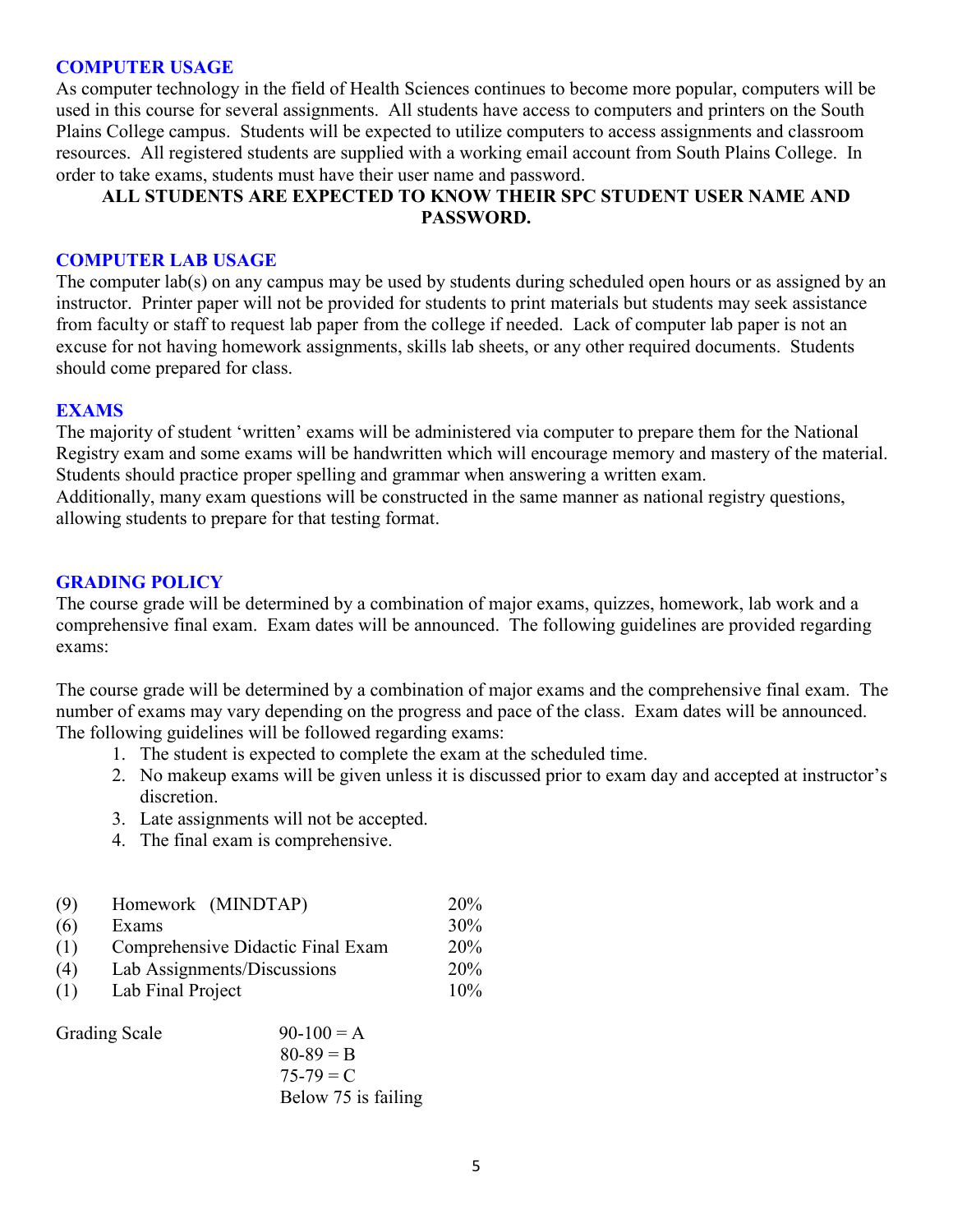A final grade average of C (75) must be maintained in all Surgical Technology classes. You must pass all courses to proceed to the next semester.

### **COMMUNICATION POLICY**

Electronic communication between instructor and students in this course will utilize the South Plains College "My SPC" and email systems. I will utilize text messaging and you may communicate with me this way also. The instructor will not initiate communication using private email accounts. Students are encouraged to check SPC email on a regular basis each week of class. Students will also have access to assignments, web-links, handouts, and other vital material which will be delivered via the classroom website. Any student having difficulty accessing the classroom website or their email should immediately contact their instructor for direction. The instructor will work with any student to ensure the student has access to a computer on campus and can obtain the needed class content that is located on the course website.

### **STUDENT CONDUCT**

Rules and regulations relating to the students at South Plains College are made with the view of protecting the best interests of the individual, the general welfare of the entire student body and the educational objectives of the college. As in any segment of society, a college community must be guided by standards that are stringent enough to prevent disorder, yet moderate enough to provide an atmosphere conducive to intellectual and personal development.

A high standard of conduct is expected of all students. When a student enrolls at South Plains College, it is assumed that the student accepts the obligations of performance and behavior imposed by the college relevant to its lawful missions, processes and functions. Obedience to the law, respect for properly constituted authority, personal honor, integrity and common sense guide the actions of each member of the college community both in and out of the classroom.

Students are subject to federal, state and local laws, as well as South Plains College rules and regulations. A student is not entitled to greater immunities or privileges before the law than those enjoyed by other citizens. Students are subject to such reasonable disciplinary action as the administration of the college may consider appropriate, including suspension and expulsion in appropriate cases for breach of federal, state or local laws, or college rules and regulations. This principle extends to conduct off-campus which is likely to have adverse effects on the college or on the educational process which identifies the offender as an unfit associate for fellow students.

Any student who fails to perform according to expected standards may be asked to withdraw. Rules and regulations regarding student conduct appear in the current Student Guide.

### **Dropping a class**

Students should submit a **Student [Initiated](https://forms.office.com/Pages/ResponsePage.aspx?id=ZrGRbWrP6UWeIqAmJdCCqRkmPIpp6AVCixFJfcqITt9UODExTUFXS0JOODhJOTlYM0NEV1kzRk9GMS4u) Drop Form** online**.**

**Students will not be required to obtain an instructor signature to drop**, however, we do encourage students to communicate with instructors or advisors prior to dropping a course when they are able. **There will be no charge for drops for the fall or spring semesters**.

### **Withdrawing from all classes**

If a student wishes to withdraw from all courses, they should initiate that process with the Advising Office. They can schedule an appointment with an advisor by visiting [http://www.southplainscollege.edu/admission](http://www.southplainscollege.edu/admission-aid/advising/spcadvisors.php)[aid/advising/spcadvisors.php](http://www.southplainscollege.edu/admission-aid/advising/spcadvisors.php) or by calling 806-716-2366.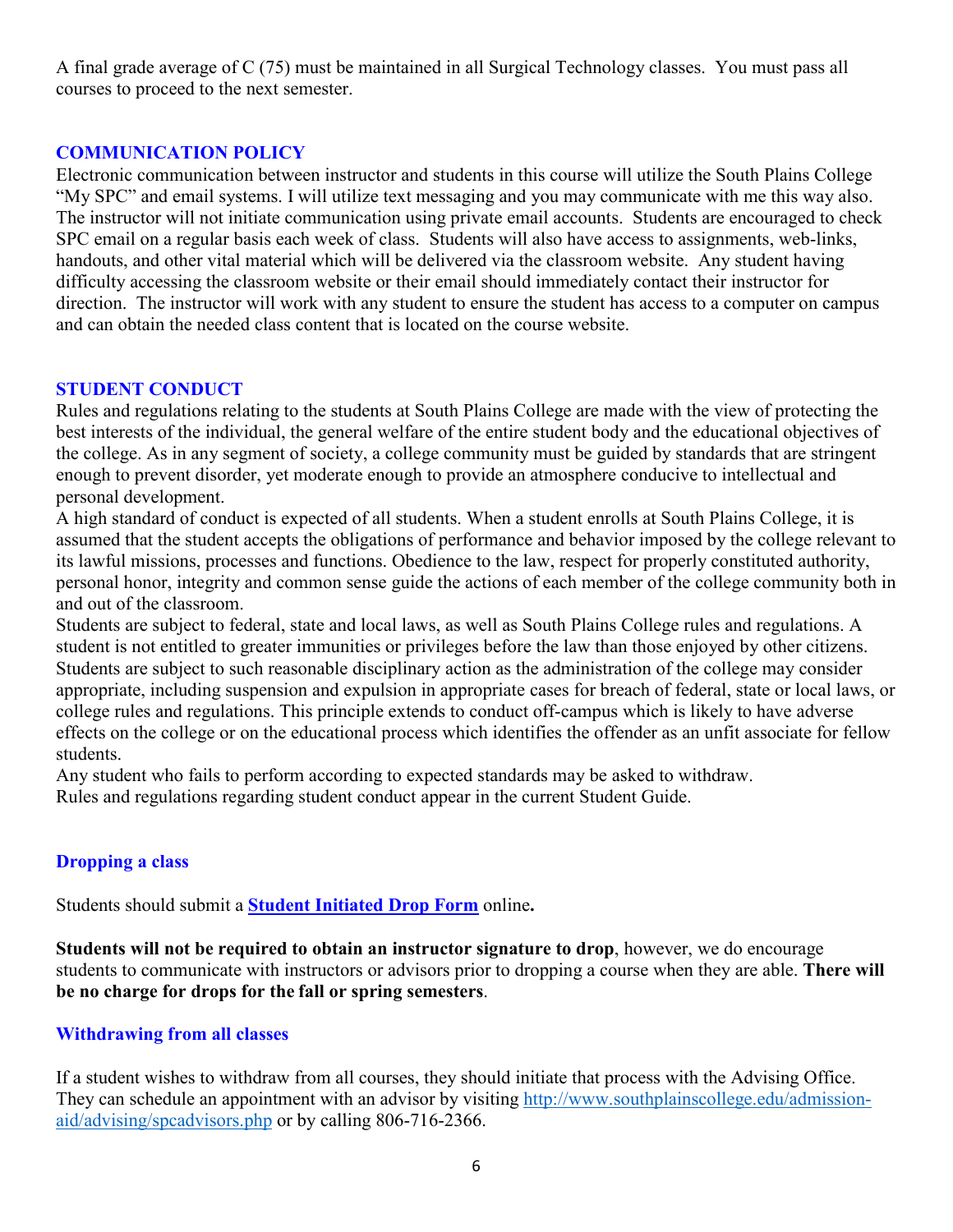## **Schedule Change (after late registration and before census date)**

To make a schedule change after late registration (August 28) and before the census date (September 9), students should submit a **[Schedule](https://forms.office.com/Pages/ResponsePage.aspx?id=ZrGRbWrP6UWeIqAmJdCCqRkmPIpp6AVCixFJfcqITt9UODIyTkRZSkFHVDNSVFRFV0g0T0tVWVAwRi4u) Change Form.**

After late registration, adding a class requires instructor approval. If a student is requesting to be added to one of your courses and you approve, please email [registrar@southplainscollege.edu](mailto:registrar@southplainscollege.edu) with your approval. This can take the place of signature on the Schedule Change Form that we have required in the past.

For additional information regarding schedule changes, drops and withdrawals, [click](http://www.southplainscollege.edu/admission-aid/apply/schedulechanges.php) here

### **ACCOMMODATIONS**

#### **DIVERSITY STATEMENT**

In this class, the teacher will establish and support an environment that values and nurtures individual and group differences and encourages engagement and interaction. Understanding and respecting multiple experiences and perspectives will serve to challenge and stimulate all of us to learn about others, about the larger world and about ourselves. By promoting diversity and intellectual exchange, we will not only mirror society as it is, but also model society as it should and can be.

#### **DISABILITIES STATEMENT**

Students with disabilities, including but not limited to physical, psychiatric, or learning disabilities, who wish to request accommodations in this class should notify the Disability Services Office early in the semester so that the appropriate arrangements may be made. In accordance with federal law, a student requesting accommodations must provide acceptable documentation of his/her disability to the Disability Services Office. For more information, call or visit the Disability Services Office at Levelland Student Health & Wellness Center 806-716-2577, Reese Center (also covers ATC) Building 8: 806-716-4675, Plainview Center Main Office: 806-716-4302 or 806-296-9611, or the Health and Wellness main number at 806-716-2529.

#### **4.1.1.3 Non-Discrimination Statement**

South Plains College does not discriminate on the basis of race, color, national origin, sex, disability or age in its programs and activities. The following person has been designated to handle inquiries regarding the nondiscrimination policies: Vice President for Student Affairs, South Plains College, 1401 College Avenue, Box 5, Levelland, TX 79336. Phone number 806-716-2360.

#### **4.1.1.4 Title IX Pregnancy Accommodations Statement**

If you are pregnant, or have given birth within six months, Under Title IX you have a right to reasonable accommodations to help continue your education. To [activate](http://www.southplainscollege.edu/employees/manualshandbooks/facultyhandbook/sec4.php) accommodations you must submit a Title IX pregnancy accommodations request, along with specific medical documentation, to the Director of Health and Wellness. Once approved, notification will be sent to the student and instructors. It is the student's responsibility to work with the instructor to arrange accommodations. Contact the Director of Health and Wellness at 806-716-2362 or [email](http://www.southplainscollege.edu/employees/manualshandbooks/facultyhandbook/sec4.php) [cgilster@southplainscollege.edu](mailto:cgilster@southplainscollege.edu) for assistance.

### **4.1.1.5 - Campus [Concealed Carry](http://www.southplainscollege.edu/employees/manualshandbooks/facultyhandbook/sec4.php) Statement**

Texas Senate Bill - 11 (Government Code 411.2031, et al.) authorizes the carrying of a concealed handgun in South Plains College buildings only by persons who have been issued and are in possession of a Texas License to Carry a Handgun. Qualified law enforcement officers or those who are otherwise authorized to carry a concealed handgun in the State of Texas are also permitted to do so. Pursuant to Penal Code (PC) 46.035 and South Plains College policy, license holders may not carry a concealed handgun in restricted locations. For a list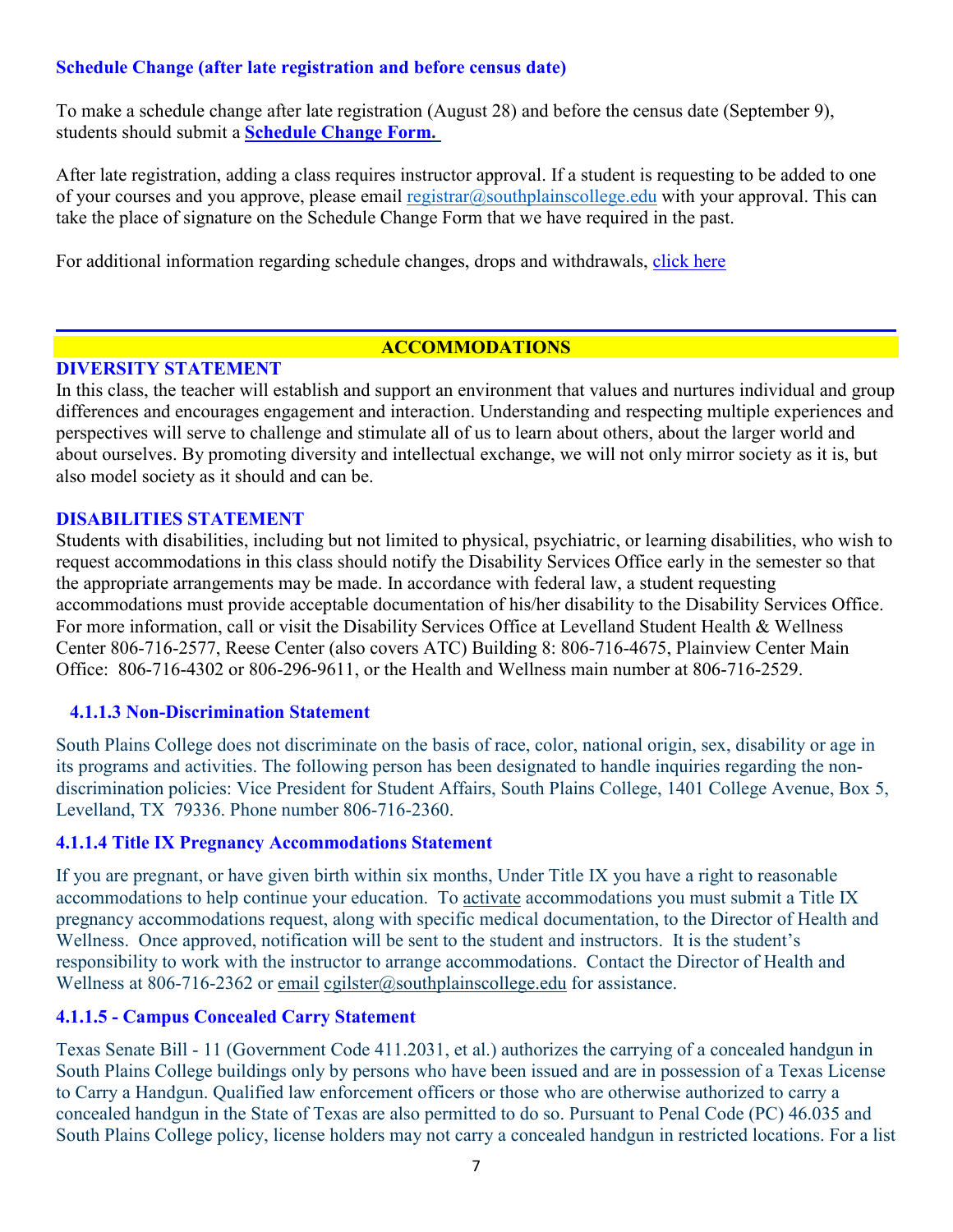of locations and Frequently Asked Questions, please refer to the Campus Carry page at: <http://www.southplainscollege.edu/campuscarry.php>

Pursuant to PC 46.035, the open carrying of handguns is prohibited on all South Plains College campuses. Report violations to the College Police Department at 806-716-2396 or 9-1-1.

# **FOUNDATION SKILLS**

#### **BASIC SKILLS–Reads, Writes, Performs Arithmetic and Mathematical Operations, Listens and Speaks**

F-1 Reading–locates, understands, and interprets written information in prose and in documents such as manuals, graphs, and schedules.

F-2 Writing–communicates thoughts, ideas, information and messages in writing and creates documents such as letters, directions, manuals, reports, graphs, and flow charts.

F-3 Arithmetic–performs basic computations; uses basic numerical concepts such as whole numbers, etc.

F-4 Mathematics–approaches practical problems by choosing appropriately from a variety of mathematical techniques.

F-5 Listening–receives, attends to, interprets, and responds to verbal messages and other cues.

F-6 Speaking–organizes ideas and communicates orally.

### **THINKING SKILLS–Thinks Creatively, Makes Decisions, Solves Problems, Visualizes and Knows How to Learn and Reason**

F-7 Creative Thinking–generates new ideas.

F-8 Decision-Making–specifies goals and constraints, generates alternatives, considers risks, evaluates and chooses best alternative.

F-9 Problem Solving–recognizes problems, devises and implements plan of action.

F-10 Seeing Things in the Mind's Eye–organizes and processes symbols, pictures, graphs, objects, and other information.

F-11 Knowing How to Learn–uses efficient learning techniques to acquire and apply new knowledge and skills. F-12 Reasoning–discovers a rule or principle underlying the relationship between two or more objects and applies it when solving a problem.

## **PERSONAL QUALITIES–Displays Responsibility, Self-Esteem, Sociability, Self-Management, Integrity and Honesty**

F-13 Responsibility–exerts a high level of effort and perseveres towards goal attainment.

F-14 Self-Esteem–believes in own self-worth and maintains a positive view of self.

F-15 Sociability–demonstrates understanding, friendliness, adaptability, empathy and politeness in group settings.

F-16 Self-Management–assesses self accurately, sets personal goals, monitors progress and exhibits selfcontrol.

F-17 Integrity/Honesty–chooses ethical courses of action.

# **SCANS COMPETENCIES**

C-1 **TIME** - Selects goal - relevant activities, ranks them, allocates time, prepares and follows schedules. C-2 **MONEY** - Uses or prepares budgets, makes forecasts, keeps records and makes adjustments to meet objectives.

C-3 **MATERIALS AND FACILITIES** - Acquires, stores, allocates, and uses materials or space efficiently. C-4 **HUMAN RESOURCES** - Assesses skills and distributes work accordingly, evaluates performances and provides feedback.

## **INFORMATION - Acquires and Uses Information**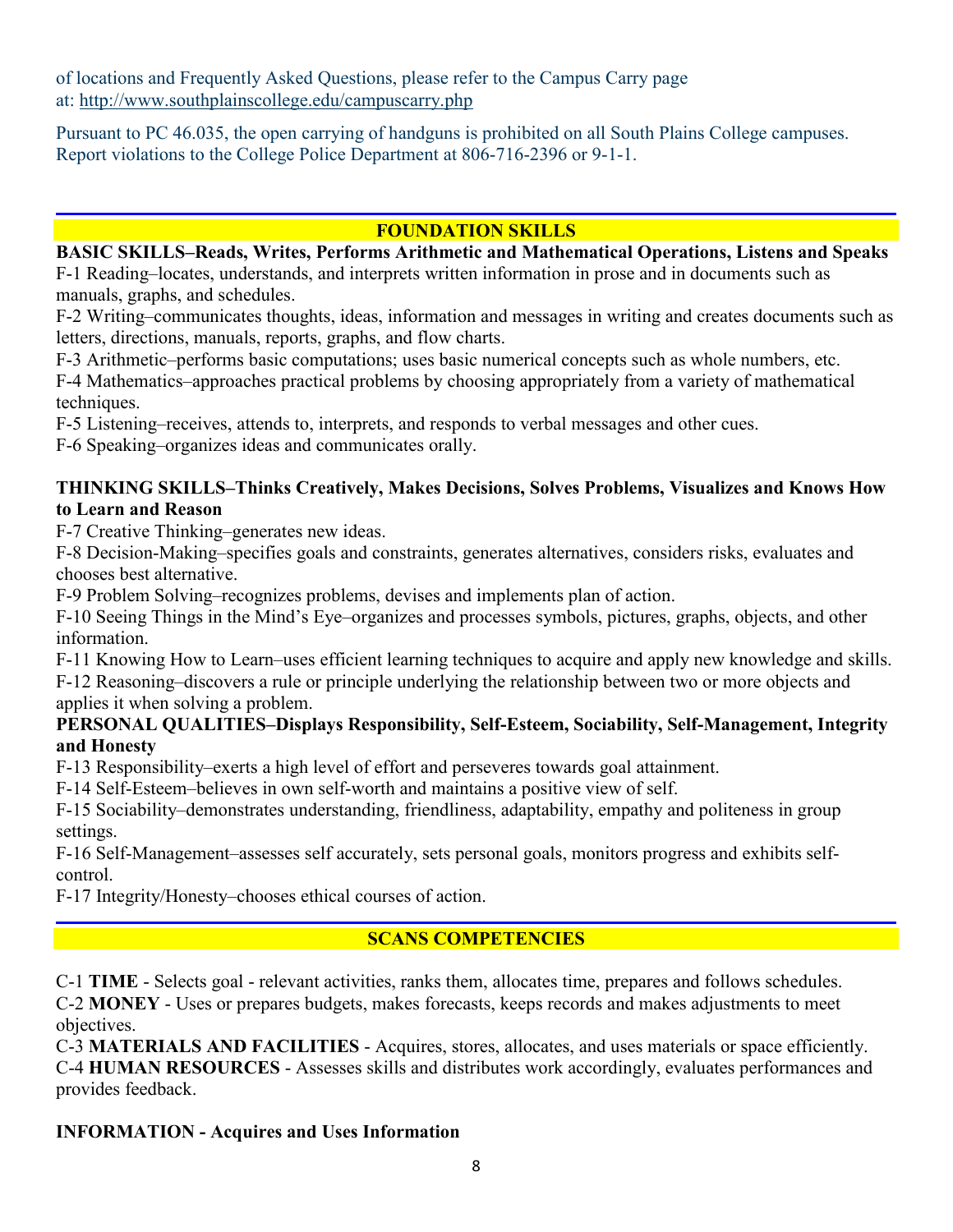- C-5 Acquires and evaluates information.
- C-6 Organizes and maintains information.
- C-7 Interprets and communicates information.
- C-8 Uses computers to process information.

# **INTERPERSONAL–Works With Others**

C-9 Participates as a member of a team and contributes to group effort.

C-10 Teaches others new skills.

C-11 Serves Clients/Customers–works to satisfy customer's expectations.

C-12 Exercises Leadership–communicates ideas to justify position, persuades and convinces others, responsibly challenges existing procedures and policies.

C-13 Negotiates-works toward agreements involving exchanges of resources; resolves divergent interests.

C-14 Works With Diversity–works well with men and women from diverse backgrounds.

# **SYSTEMS–Understands Complex Interrelationships**

C-15 Understands Systems–knows how social, organizational, and technological systems work and operates effectively with them.

C-16 Monitors and Corrects Performance–distinguishes trends, predicts impacts on system operations, diagnoses systems performance and corrects malfunctions.

C-17 Improves or Designs Systems–suggests modifications to existing systems and develops new or alternative systems to improve performance.

# **TECHNOLOGY–Works with a Variety of Technologies**

C-18 Selects Technology–chooses procedures, tools, or equipment, including computers and related technologies.

C-19 Applies Technology to Task–understands overall intent and proper procedures for setup and operation of equipment.

C-20 Maintains and Troubleshoots Equipment–prevents, identifies, or solves problems with equipment, including computers and other technologies.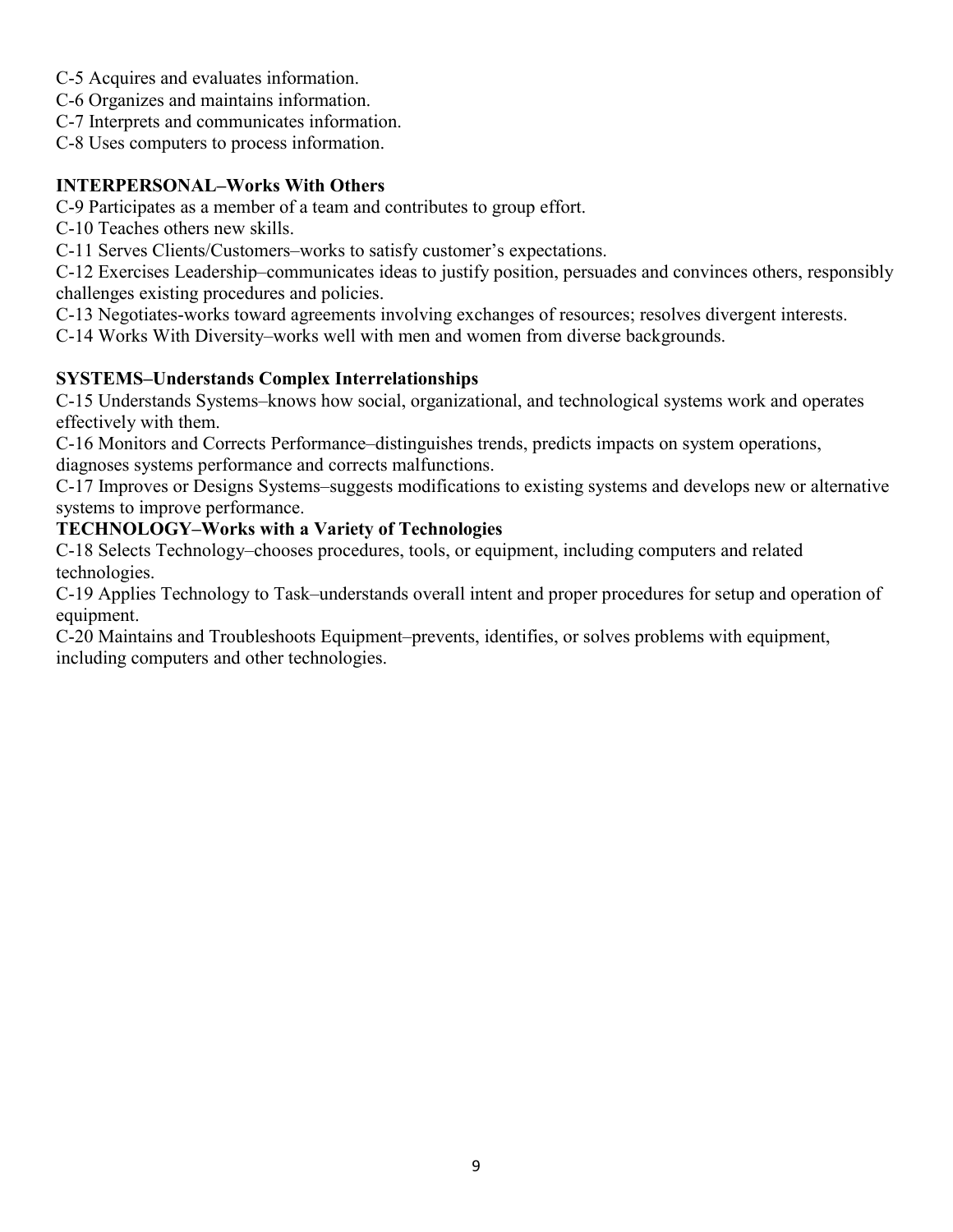# **COURSE OUTLINE**

| <b>Weekly Assignments</b>                           | <b>Chapters/LAB</b>                                                                                     |
|-----------------------------------------------------|---------------------------------------------------------------------------------------------------------|
| WEEK1<br>Monday: 8/30<br>Coursework Opens           | <b>Introduction and Signing of syllabus forms</b><br>Lecture, PowerPoint Presentations, question/answer |
| Sunday: 9/5 Coursework DUE by 11:59 pm              | <b>Chapter 1</b>                                                                                        |
| WEEK <sub>2</sub><br>Monday: 9/6 Coursework Opens   | Lecture, PowerPoint Presentations, question/answer<br><b>Chapter 1 EXAM</b>                             |
| Sunday: 9/12 Coursework DUE by 11:59 pm             | DUE SUNDAY @ 11:59 pm: EXAM<br>DUE SUNDAY @ 11:59 pm: MINDTAP                                           |
| WEEK <sub>3</sub><br>Monday: 9/13 Coursework Opens  | Lecture, PowerPoint Presentations, question/answer<br><b>Chapter 2</b>                                  |
| Sunday: 9/19 Coursework DUE by 11:59 pm             | DUE SUNDAY @ 11:59 pm: MINDTAP                                                                          |
| WEEK4<br>Monday: 9/20 Coursework Opens              | Lecture, PowerPoint Presentations<br><b>Chapter 3</b>                                                   |
| Sunday: 9/26 Coursework DUE by 11:59 pm             | DUE SUNDAY @ 11:59 pm: MINDTAP                                                                          |
| WEEK <sub>5</sub><br>Monday: 9/27 Coursework Opens  | Chapter 2 and 3 Exam                                                                                    |
| Sunday: 10/3 Coursework DUE by 11:59 pm             | DUE SUNDAY @ 11:59 pm: EXAM                                                                             |
| WEEK 6<br>Monday: 10/4 Coursework Opens             | Lecture, PowerPoint Presentations<br><b>Chapter 4</b>                                                   |
| Sunday: 10/10 Coursework DUE by 11:59 pm            | DUE SUNDAY @ 11:59 pm: MINDTAP                                                                          |
| WEEK <sub>7</sub><br>Monday: 10/11 Coursework Opens | Lecture, PowerPoint Presentations<br><b>Chapter 5</b>                                                   |
| Sunday: 10/17 Coursework DUE by 11:59 pm            | DUE SUNDAY @ 11:59 pm: MINDTAP                                                                          |
| WEEK 8<br>Monday: 10/18 Coursework Opens            | Lecture, PowerPoint Presentations<br><b>Chapter 4 and 5 Exam</b>                                        |
| Sunday: 10/24 Coursework DUE by 11:59 pm            | DUE SUNDAY @ 11:59 pm: EXAM                                                                             |
| WEEK 9<br>Monday: 10/24<br>Coursework Opens         | Lecture, PowerPoint Presentations<br>Chapter 6                                                          |
| Sunday: 10/31 Coursework DUE by 11:59 pm            | DUE SUNDAY @ 11:59 pm: MINDTAP                                                                          |
| <b>WEEK10</b><br>Monday: 11/1 Coursework Opens      | Lecture, PowerPoint Presentations<br><b>Chapter 7</b>                                                   |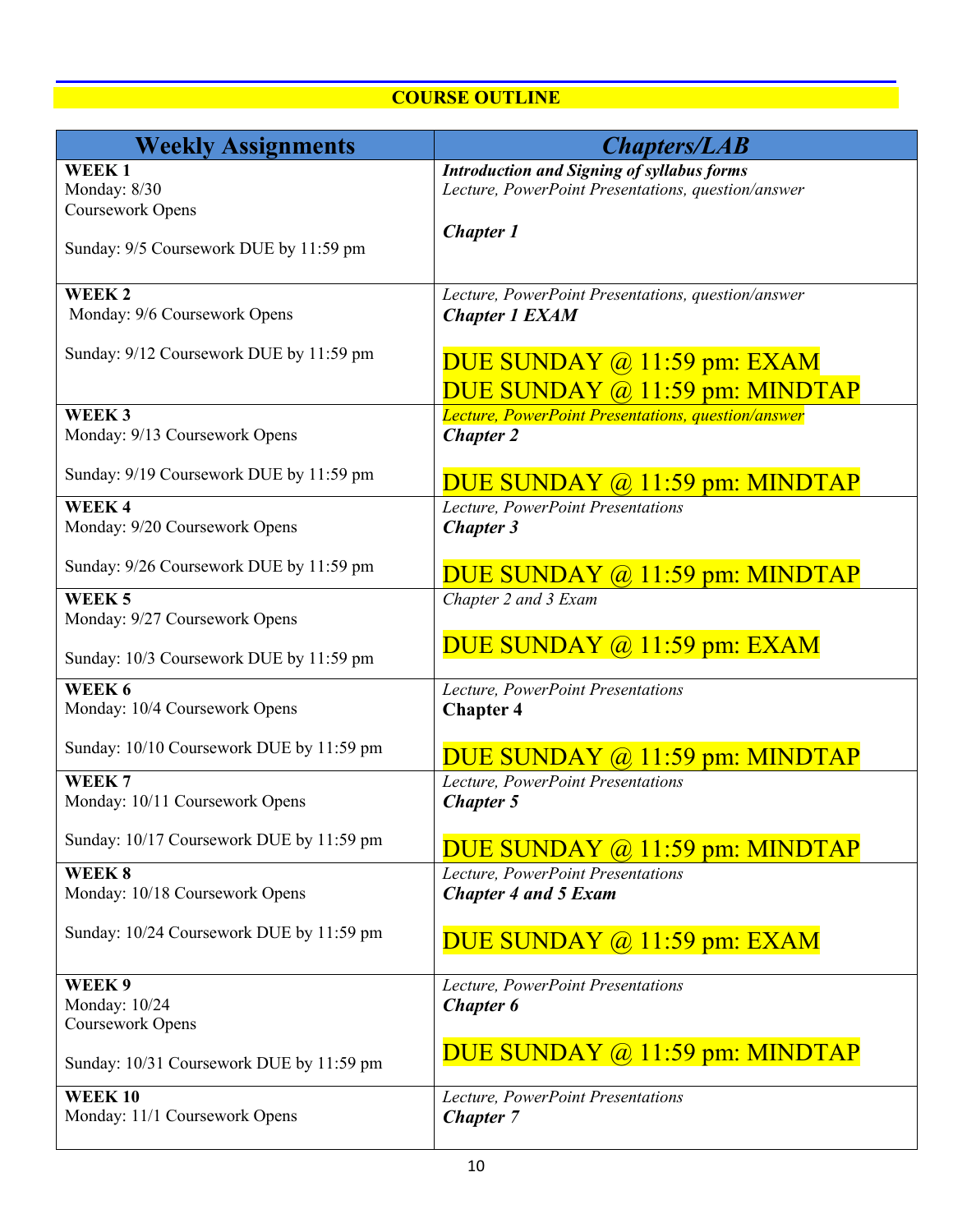| Sunday: 11/7 Coursework DUE by 11:59 pm   | DUE SUNDAY $\omega$ 11:59 pm: MINDTAP          |
|-------------------------------------------|------------------------------------------------|
| <b>WEEK 11</b>                            | Lecture, PowerPoint Presentations              |
| Monday: 11/8 Coursework Opens             | <b>Chapter 6 and 7 Exam</b>                    |
|                                           | DUE SUNDAY $(a)$ 11:59 pm: EXAM                |
| Sunday: 11/14 Coursework DUE by 11:59 pm  |                                                |
| <b>WEEK12</b>                             | Lecture, PowerPoint Presentations              |
| Monday: 11/15 Coursework Opens            | <b>Chapter 8</b>                               |
|                                           | <b>Chapter 8 Exam</b>                          |
| Sunday: 11/21 Coursework DUE by 11:59 pm  |                                                |
|                                           | DUE SUNDAY @ 11:59 pm: EXAM                    |
|                                           | DUE SUNDAY @ 11:59 pm: MINDTAP                 |
| <b>WEEK13</b>                             | Thanksgiving WEEK-                             |
| Monday: 11/22 Coursework Opens            |                                                |
|                                           | Week 14-16 are open if you wish to work ahead. |
| Sunday: 12/5 Coursework DUE by 11:59 pm   |                                                |
| <b>WEEK14</b>                             | Lecture, PowerPoint Presentations              |
| Monday: 11/22 Coursework Opens            | <b>Chapter 9</b>                               |
|                                           | <b>Chapter 9 Exam</b>                          |
| Sunday: $12/5$ Coursework DUE by 11:59 pm |                                                |
|                                           | DUE SUNDAY @ 11:59 pm: EXAM                    |
|                                           | DUE SUNDAY @ 11:59 pm: MINDTAP                 |
| <b>WEEK15</b>                             | Lecture, PowerPoint Presentations              |
| Monday: 12/6                              | <b>Lab Final Project Due</b>                   |
| Coursework Opens                          |                                                |
|                                           |                                                |
| Sunday: 12/12 Coursework DUE by 11:59 pm  |                                                |
| <b>WEEK16</b>                             | Comprehensive FINAL                            |
| $12/7 - 12/15$                            |                                                |
|                                           | DUE WEDNESDAY@ 11:59 pm: EXAM                  |
|                                           |                                                |